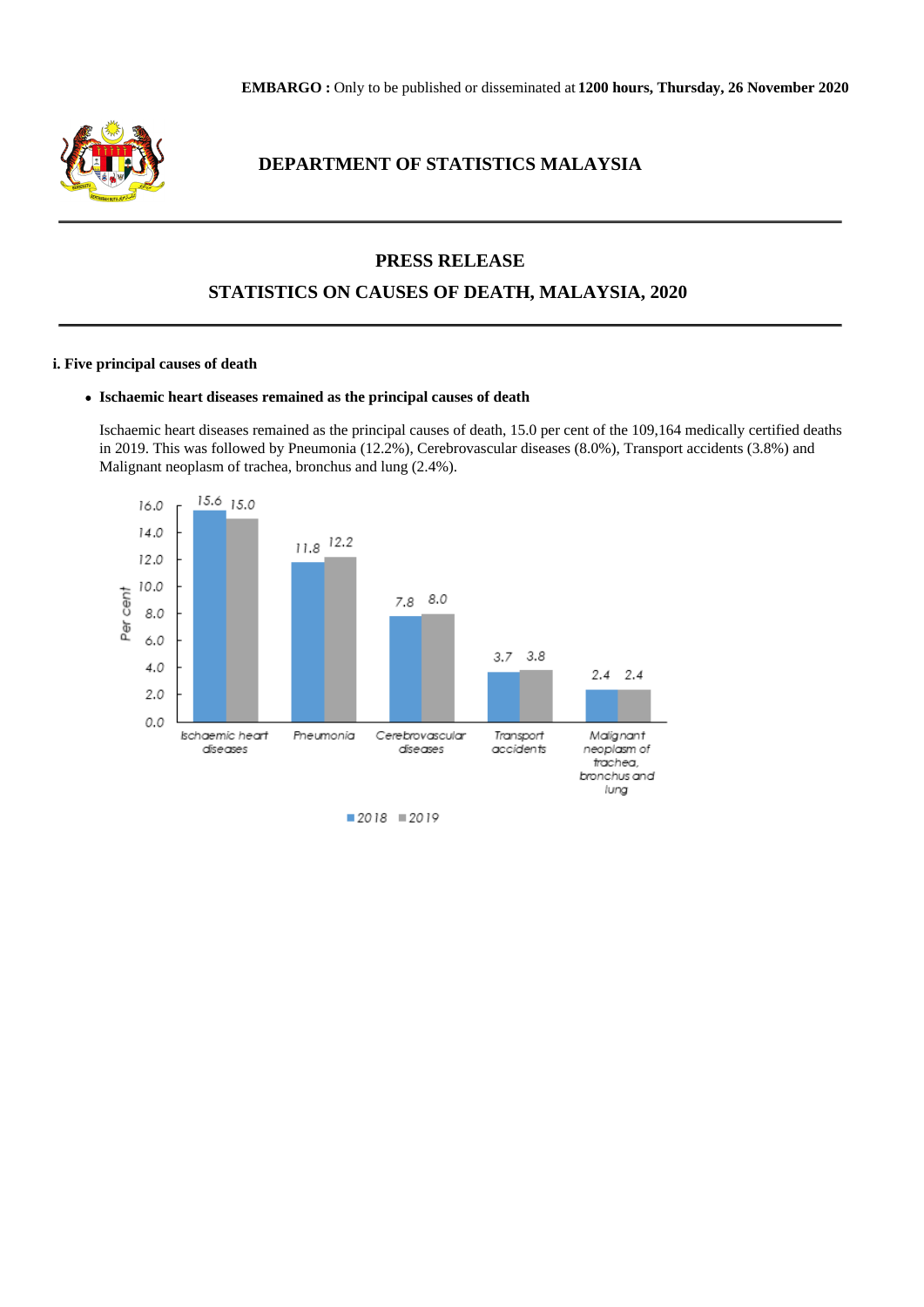#### **ii. Five principal causes of death by sex**

#### **Ischaemic heart diseases remained as the principal causes of death for males**

Ischaemic heart diseases remained as the principal causes of death for males (17.3% in 2019). This is followed by Pneumonia (11.6%), Cerebrovascular diseases (7.5%), Transport accidents (5.5%) and Malignant neoplasm of trachea, bronchus and lung (2.7%).



#### **Pneumonia remained as the principal causes of death for females**

Pneumonia remained as the principal causes of death for females at 13.2 per cent, followed by Ischaemic heart diseases (11.4%), Cerebrovascular diseases (8.7%), Malignant neoplasm of breast (4.3%) and Diabetes mellitus (2.4%).

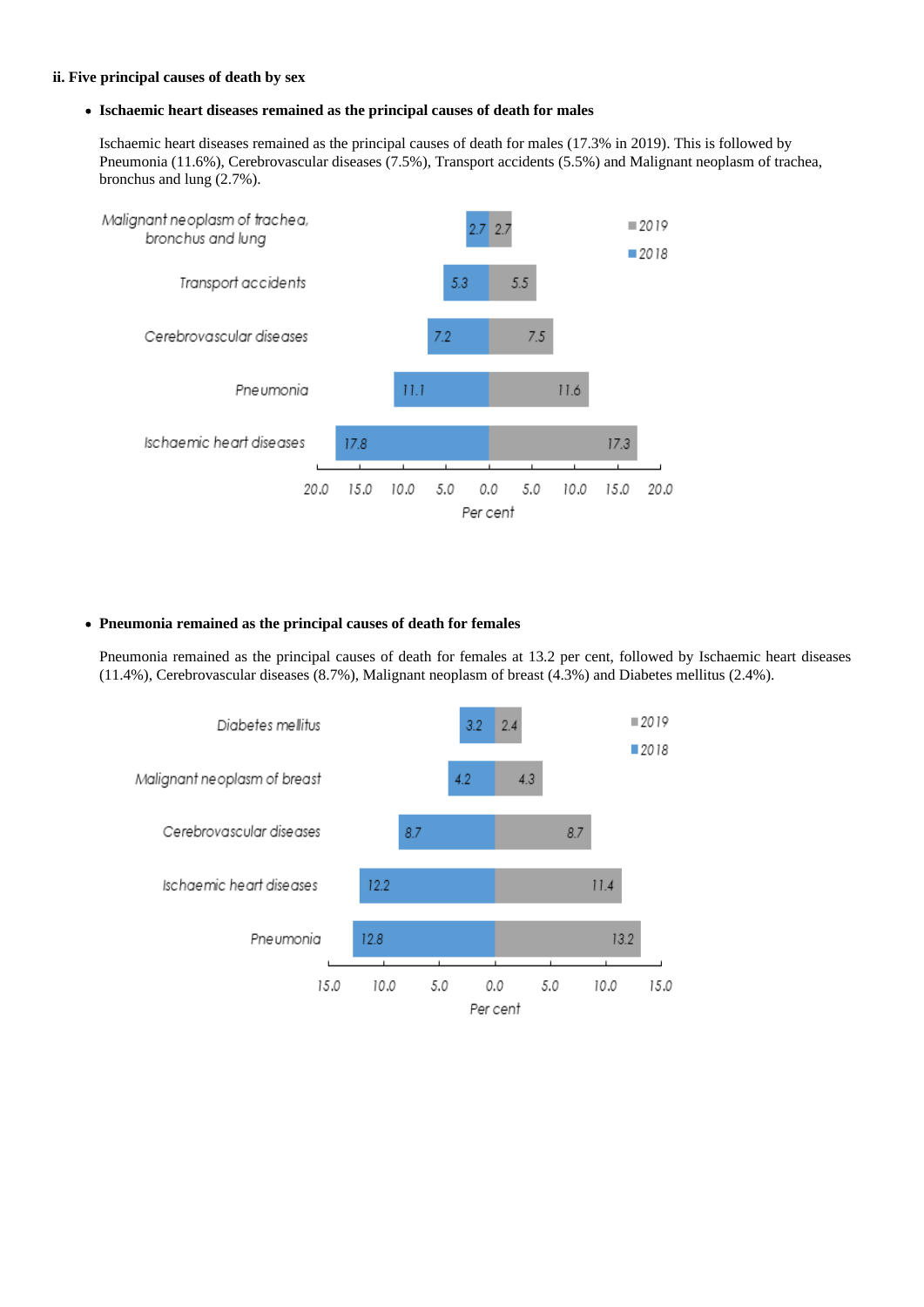## **iii. Five principal causes of death by stratum**

The principal causes of death in urban and rural areas in 2019 was Ischaemic heart diseases, recorded 15.2 per cent and 14.5 per cent, respectively.



| <b>Urban</b>                                        |                                     |                     |                                                                 |  |  |
|-----------------------------------------------------|-------------------------------------|---------------------|-----------------------------------------------------------------|--|--|
| 2018                                                |                                     |                     | 2019                                                            |  |  |
| <b>Ischaemic heart</b><br>diseases                  | $15.9\%$ $\longrightarrow$ $15.2\%$ |                     | Ischaemic heart<br>diseases                                     |  |  |
| Pneumonia                                           |                                     |                     |                                                                 |  |  |
| Cerebrovascular<br>diseases                         |                                     |                     | 7.3% 7.6% Cerebrovascular                                       |  |  |
| Transport accidents                                 |                                     |                     | $3.5\%$ $\longrightarrow$ $\bullet$ $3.6\%$ Transport accidents |  |  |
| Malignant neoplasm of<br>trachea, bronchus and lung | $2.6\%$                             | $\rightarrow 2.5\%$ | Malignant neoplasm of<br>trachea, bronchus and lung             |  |  |



Rural

| 2018                                  |                                                      | 2019                                                          |
|---------------------------------------|------------------------------------------------------|---------------------------------------------------------------|
| Ischaemic heart<br>dise ases          | $15.0\%$ $\longrightarrow 14.5\%$                    | Ischaemic heart<br>diseases                                   |
| Pneumonia                             | $12.3\%$ $\longrightarrow$ $\bullet$ 12.7% Pneumonia |                                                               |
| Cerebrovascular<br>dise ases          |                                                      | $8.7\%$ $\longrightarrow$ $8.7\%$ Cerebrovascular<br>diseases |
| Transport accidents                   |                                                      | $4.2\%$ $\longrightarrow$ $4.3\%$ Transport accidents         |
| Chronic lower respiratory<br>diseases | $3.7\%$ $\longrightarrow$ 2.9%                       | Chronic lower respiratory<br>diseases                         |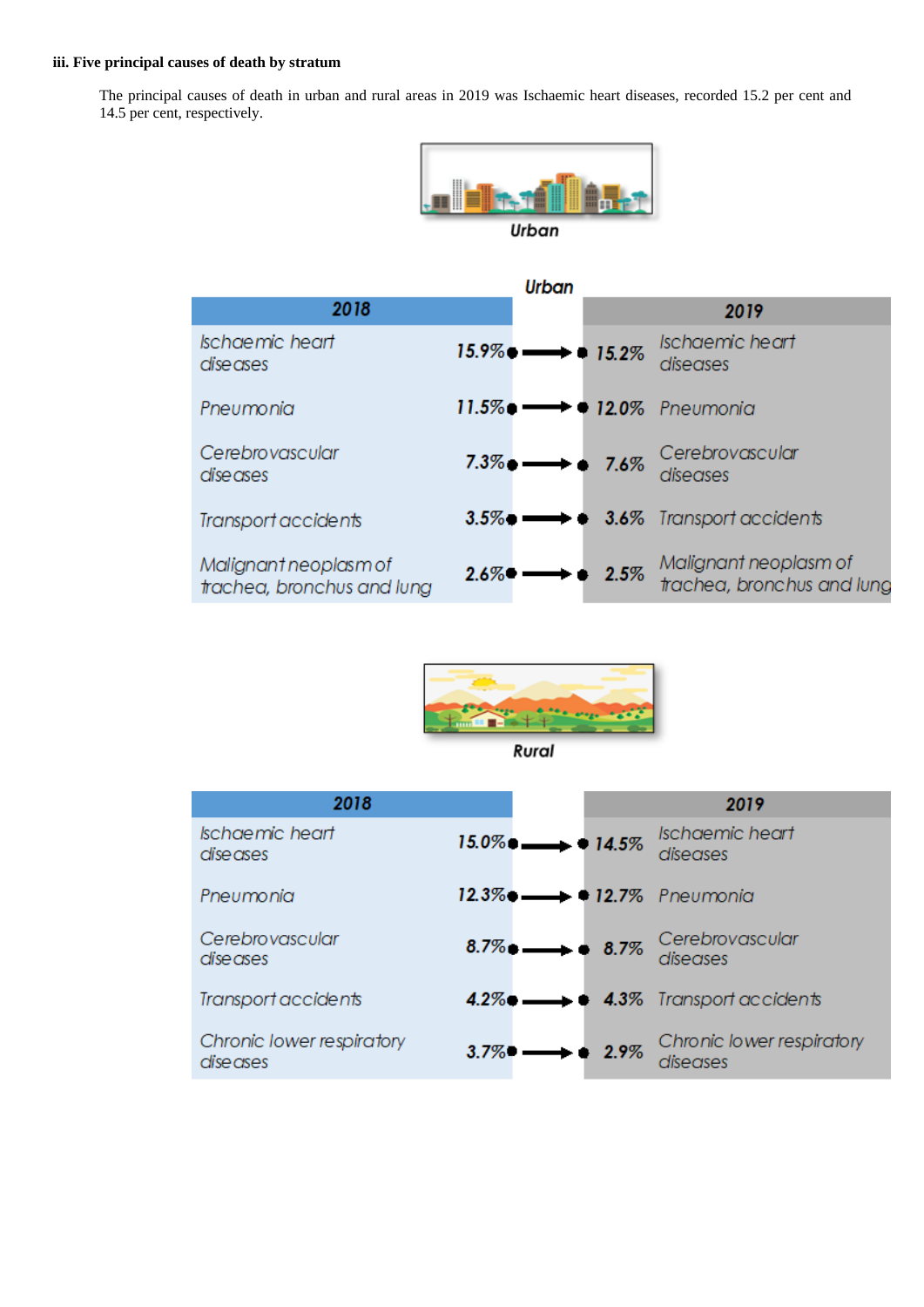#### **iv. Five principal causes of death by major ethnic group**

#### **Ischaemic heart diseases remained as the principal causes of death for Bumiputera**

Ischaemic heart diseases remained as the principal causes of death for Bumiputera at 14.5 per cent, followed by Pneumonia (12.4%), Cerebrovascular diseases (8.4%), Transport accidents (4.3%) and Chronic lower respiratory diseases (2.4%).

#### **Ischaemic heart diseases remained as the principal causes of death for Chinese**

Ischaemic heart diseases remained as the principal causes of death for Chinese at 14.0 per cent, followed by Pneumonia (12.2%), Cerebrovascular diseases (7.5%), Malignant neoplasm of trachea, bronchus and lung (3.7%) and Malignant neoplasm of colon, rectum and anus (2.8%).

#### **Ischaemic heart diseases remained as the principal causes of death for Indians**

Ischaemic heart diseases remained as the principal causes of death for Indians at 20.4 per cent followed by Pneumonia (10.9%), Cerebrovascular diseases (6.1%), Transport accidents (5.1%) and Diseases of the liver (2.7%).

#### **v. Five principal causes of death for maternal**

#### **Postpartum haemorrhage recorded as the principal causes of death for maternal**

Postpartum haemorrhage was recorded as the principal causes of death for maternal in 2019 at 17.5 per cent followed by Obstetric embolism (12.6%), Eclampsia (9.7%), Ectopic pregnancy (5.8%) and Puerperal sepsis (5.8%).

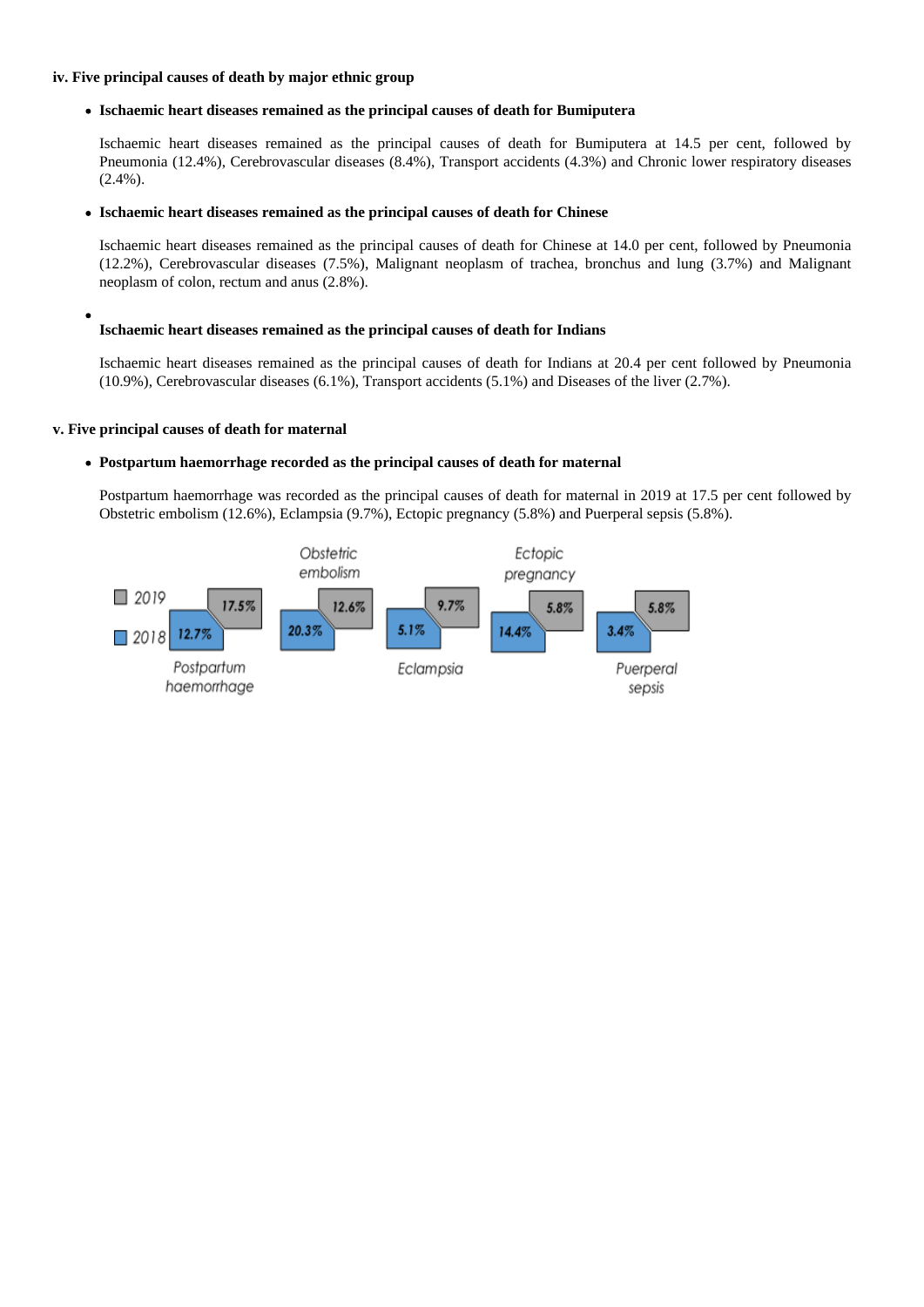#### **vi. Five principal causes of death for infant**

**Certain conditions originating in the perinatal period remained as the principal causes of death for infant**

Certain conditions originating in the perinatal period remained as the principal causes of death for infant in 2019 at 42.0% followed by Congenital malformations, deformations and chromosomal abnormalities (31.1%), Pneumonia (2.0%), Meningitis (0.6%) and Chronic lower respiratory diseases (0.6%).





Certain conditions originating in the perinatal period Congenital malformations, deformations and chromosomal

**Meningitis** Chronic lower respiratory diseases



Pneumonia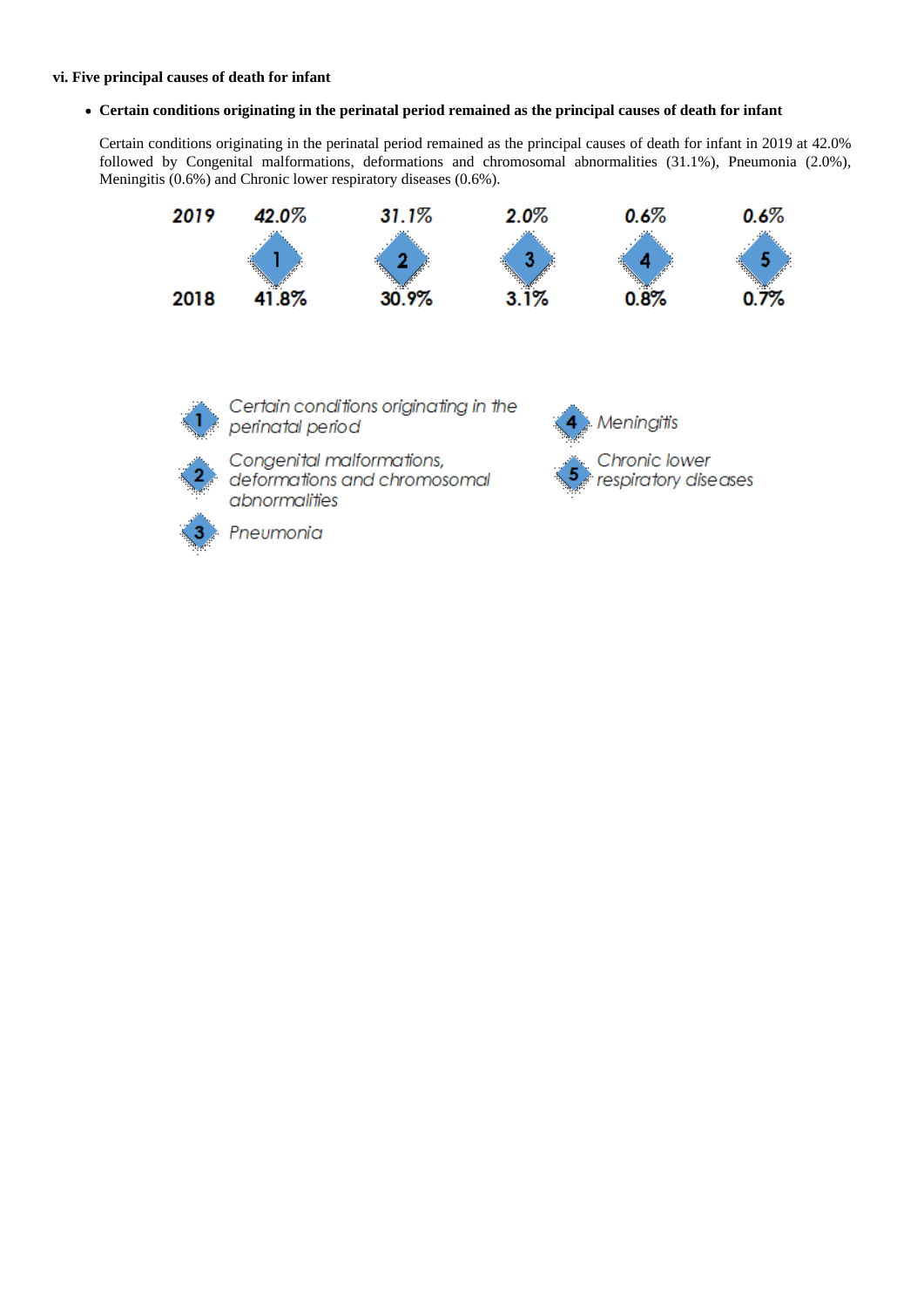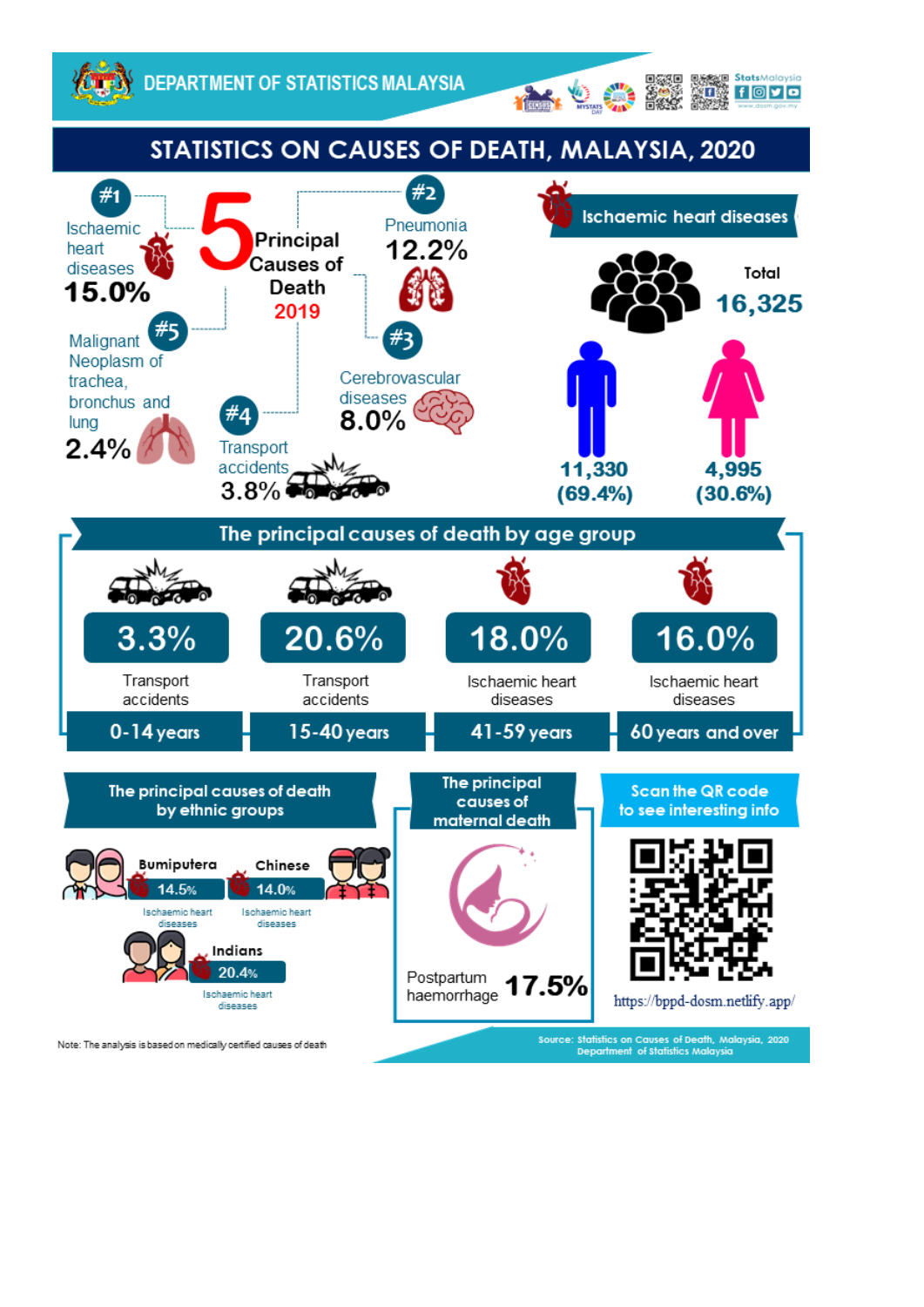